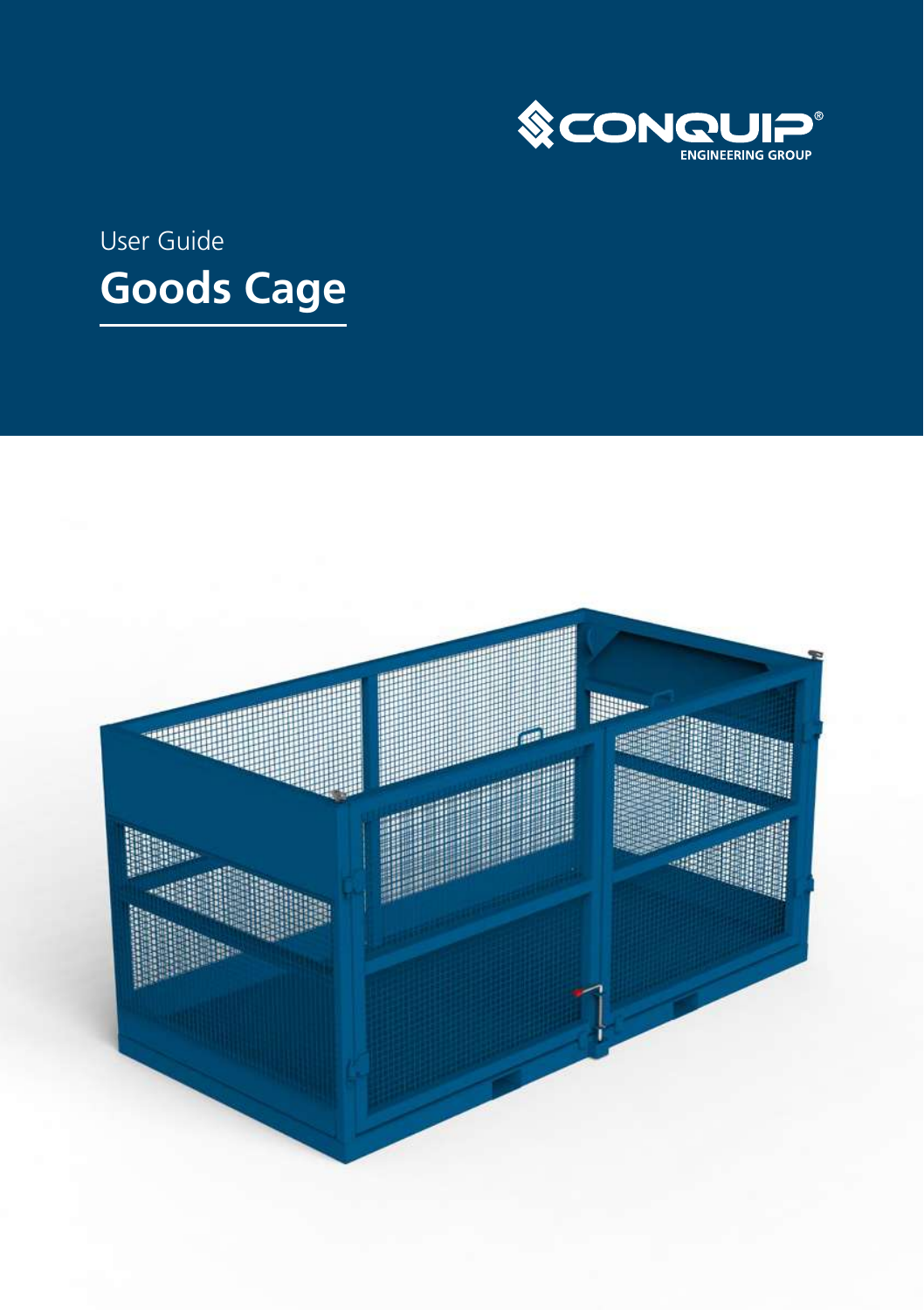#### Product Information **Overview**

Conquip Goods Cage is a safe, convenient method of transporting materials to and from high or low locations on site. It is fitted with four fully tested lifting points for crane lifting, and fork pockets are included as standard for easy manoeuvrability.

There are two standard sizes of the goods cage, either with a gas assisted ramp or a secure gate. The ramp offers the ability to load the cage using pallet truck and sack barrows.

### **Key Benefits**

- Variety of sizes and options for different requirements, can be manufactured to exact specification.
- Easy loading due to front gate, or fold down ramp on some options.
- Safe and secure for transporting loads.
- Manufactured in the UK from quality British and EU steel.
- All standard Conquip Goods Cages have a minimum Working Load Limit of 3000kg.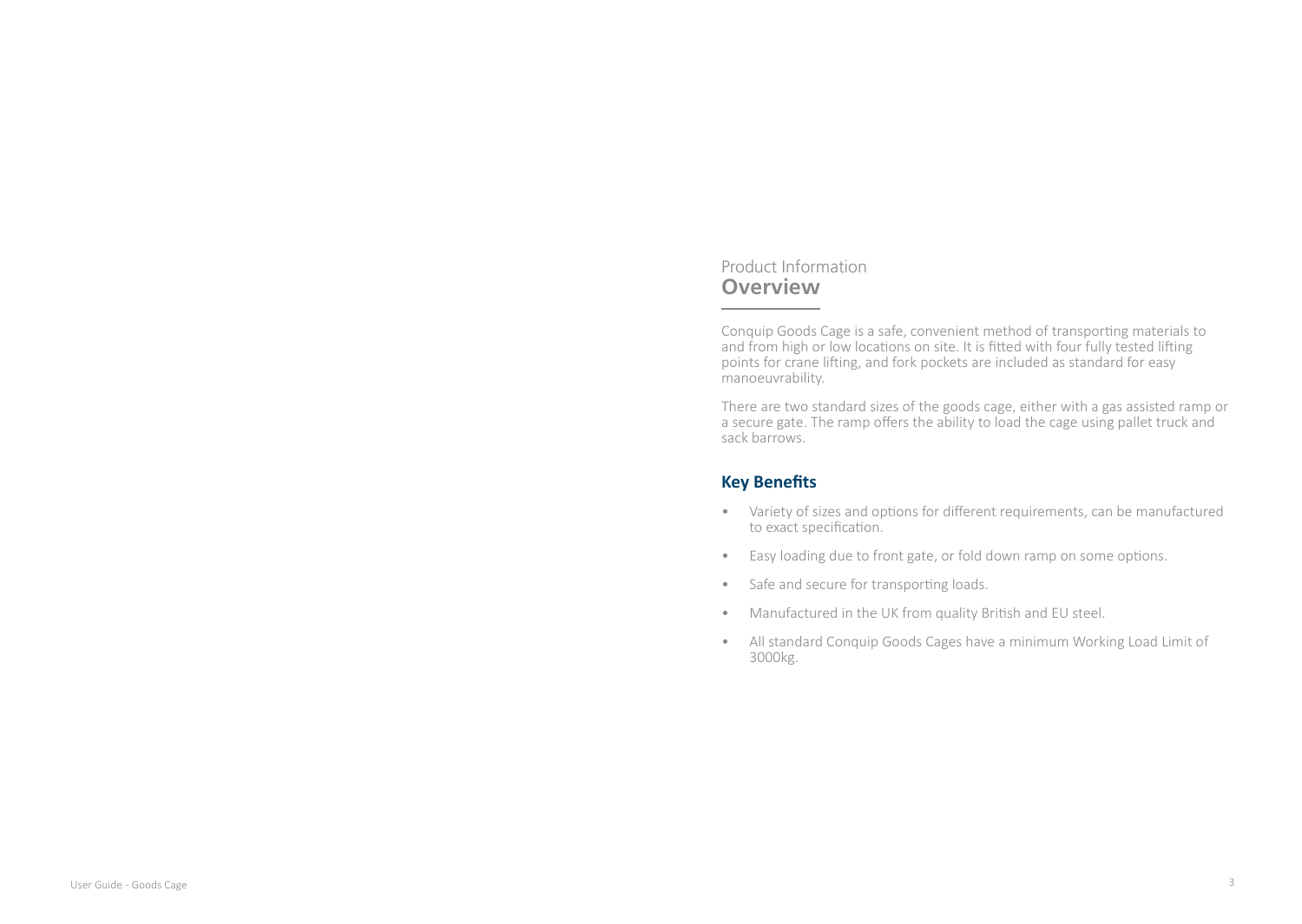### Product Information **Specification**



#### 1 Working Load Limit

| Product Code  | Height | Width  | Length | Weight | WLL <sup>1</sup> | <b>Fork Pocket</b> |
|---------------|--------|--------|--------|--------|------------------|--------------------|
| CA118AL-01638 | 1280mm | 1280mm | 1280mm | 270kg  | 3000kg           | 150 x 70mm         |
| CA124AI-01658 | 1300mm | 1300mm | 1360mm | 300kg  | 3000kg           | 150 x 70mm         |



| <b>Product Code</b> | Internal Width | Internal Length | <b>Internal Clear</b><br>Area Width | <b>Internal Clear</b><br>Area Length |
|---------------------|----------------|-----------------|-------------------------------------|--------------------------------------|
| CA118AL-01638       | 1180mm         | 1176mm          | 1055mm                              | 956mm                                |
| CA124AI-01658       | 1180mm         | 1130mm          | 1055mm                              | 956mm                                |

### Product Information **Specification**

| ltem.                            | Product Code  |
|----------------------------------|---------------|
| Goods Cage 3277                  | CA118AI-03277 |
| Short End Ramped Goods Cage 3277 | CA124AK-03277 |
| Long End Ramped Goods Cage 3277  | CA124AL-03277 |



#### 1 Working Load Limit

| <b>Product Code</b>         | Height | Width | Length | Weight | WLL <sup>1</sup> | <b>Fork Pocket</b> |
|-----------------------------|--------|-------|--------|--------|------------------|--------------------|
| CA118AL-03277 1280mm 1280mm |        |       | 2560mm | 450kg  |                  | 3000kg 150 x 70mm  |
| CA124AK-03277 1280mm 1300mm |        |       | 2645mm | 460kg  |                  | 3000kg 150 x 70mm  |
| CA124AL-03277 1300mm 1300mm |        |       | 2560mm | 500kg  |                  | 3000kg 150 x 70mm  |



| <b>Product Code</b> | Internal Width | Internal Length | Internal Clear<br>Area Width | Internal Clear<br>Area Length |
|---------------------|----------------|-----------------|------------------------------|-------------------------------|
| CA118AL-03277       | 1173mm         | 2460mm          | 994mm                        | 2309mm                        |
| CA124AK-03277       | 1180mm         | 2410mm          | 1055mm                       | 2276mm                        |
| CA124AI-03277       | 1130mm         | 2460mm          | 994mm                        | 2309mm                        |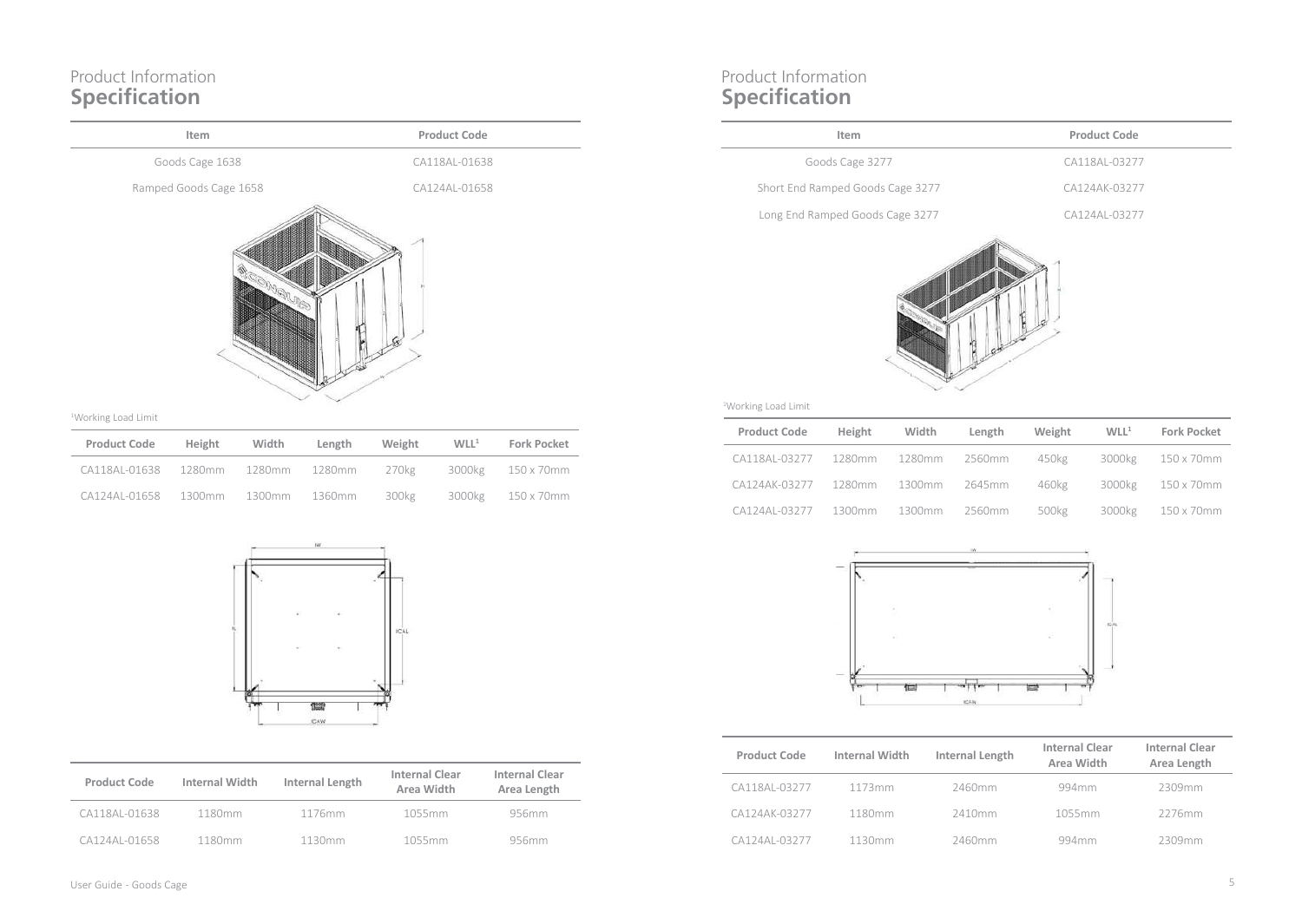### Product Information **Parts Diagram**

### **Goods Cage 1638**

There are no replaceable parts on this option.

### **Ramped Goods Cage 1658**



NOTE: These parts are for this model, they may differ for previous versions. Please contact Conquip with any queries.

| <b>Item Number</b> | Part Number | Description                          | Quantity      |
|--------------------|-------------|--------------------------------------|---------------|
| 1                  | 77190060    | Spreader Beam Assembly               |               |
| $\mathcal{P}$      | 77990009    | 6mm Linch Pin                        | $\mathcal{P}$ |
| 3                  | 77960042    | Gas Strut 1500N 14 x 200mm           | $\mathcal{P}$ |
| 4                  | NS800425    | M10 x 100 Hex Head Set Screw         | 1             |
| 5                  | NS800917    | M10 x 80 Hex Head Set Screw          | 1             |
| 6                  | NS800013    | M10 Nyloc Nut                        | 4             |
| 7                  | NS800480    | M10x120 Hex Head Set Screw 8.8       | $\mathcal{P}$ |
| 8                  | 77190067    | Gas Strut Pre-tension lever assembly |               |

Product Information **Parts Diagram**

## **Goods Cage 3277**



NOTE: These parts are for this model, they may differ for previous versions. Please contact Conquip with any queries.

| Item Number Part Number |          | Description         | Quantity |
|-------------------------|----------|---------------------|----------|
|                         | 77190061 | Door Brace Assembly |          |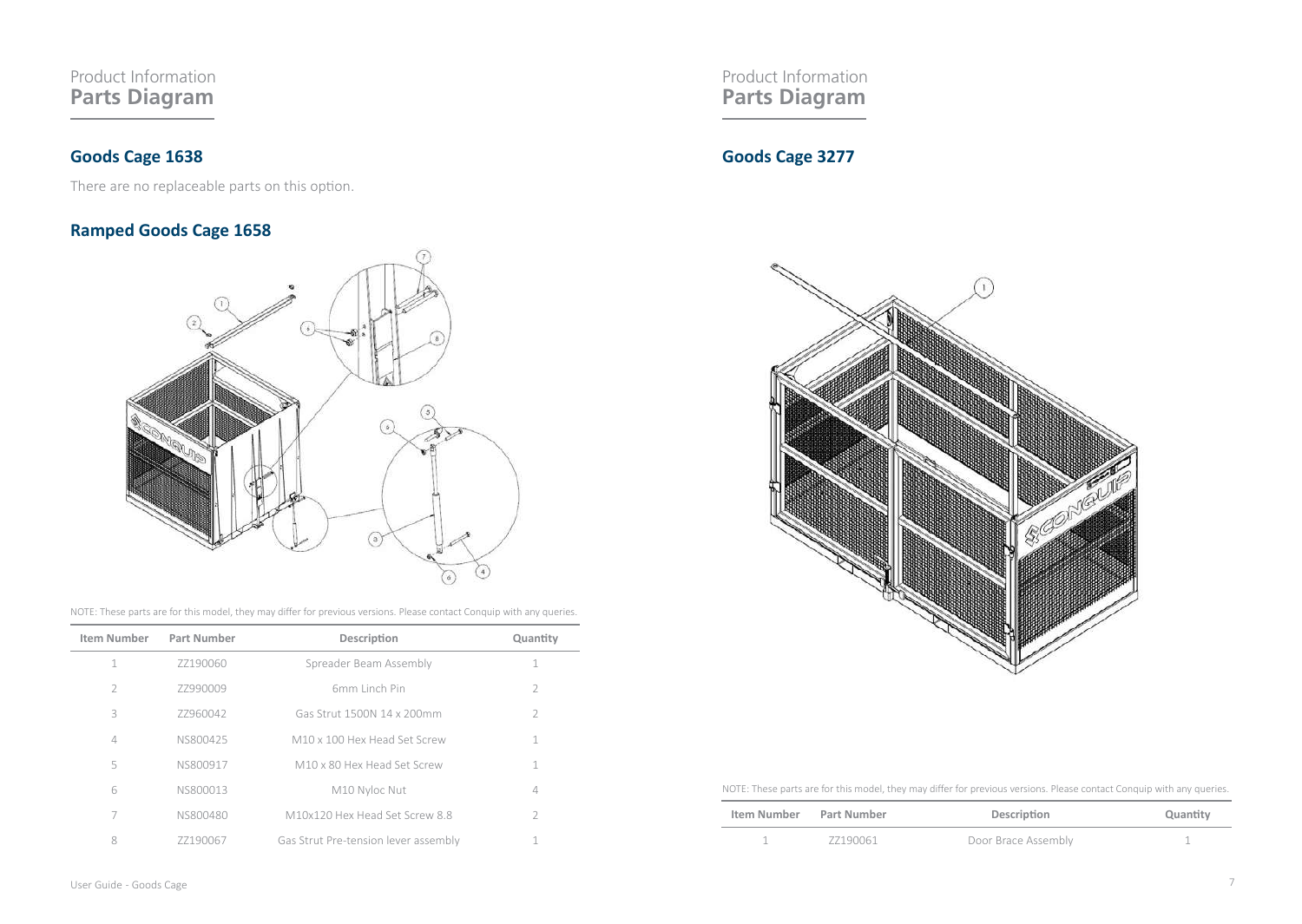### Product Information **Parts Diagram**

### **Short End Ramped Goods Cage 3277**



Product Information **Parts Diagram**

### **Long End Ramped Goods Cage 3277**



NOTE: These parts are for this model, they may differ for previous versions. Please contact Conquip with any queries.

| Item Number    | Part Number | Description                          | Quantity      |
|----------------|-------------|--------------------------------------|---------------|
| 1              | 77190059    | Spreader Beam Assembly               | 1             |
| $\mathcal{P}$  | 77990009    | 6mm Linch Pin                        | 2             |
| 3              | 77960042    | Gas Strut 1500N 14 x 200mm           | 4             |
| $\overline{4}$ | NS800425    | M10 x 120 Hex Head Set Screw         | 4             |
| 5              | NS800917    | M10 x 80 Hex Head Set Screw          | $\mathcal{P}$ |
| 6              | NS800013    | M10 Nyloc Nut                        | 8             |
| 7              | NS800480    | M10x120 Hex Head Set Screw 8.8       | 4             |
| 8              | 77190067    | Gas Strut Pre-tension lever assembly | $\mathcal{P}$ |

NOTE: These parts are for this model, they may differ for previous versions. Please contact Conquip with any queries.

| Item Number    | Part Number | Description                  | Quantity      |
|----------------|-------------|------------------------------|---------------|
|                | 77190060    | Spreader Beam Assembly       |               |
| $\mathcal{D}$  | 77990009    | 6mm Linch Pin                |               |
| 3              | 77960042    | Gas Strut 1500N 14 x 200mm   | $\mathcal{L}$ |
| $\overline{4}$ | NS800480    | M10 x 120 Hex Head Set Screw |               |
| 5              | NS800425    | M10 x 100 Hex Head Set Screw |               |
| 6              | NS800013    | M10 Nyloc Nut                |               |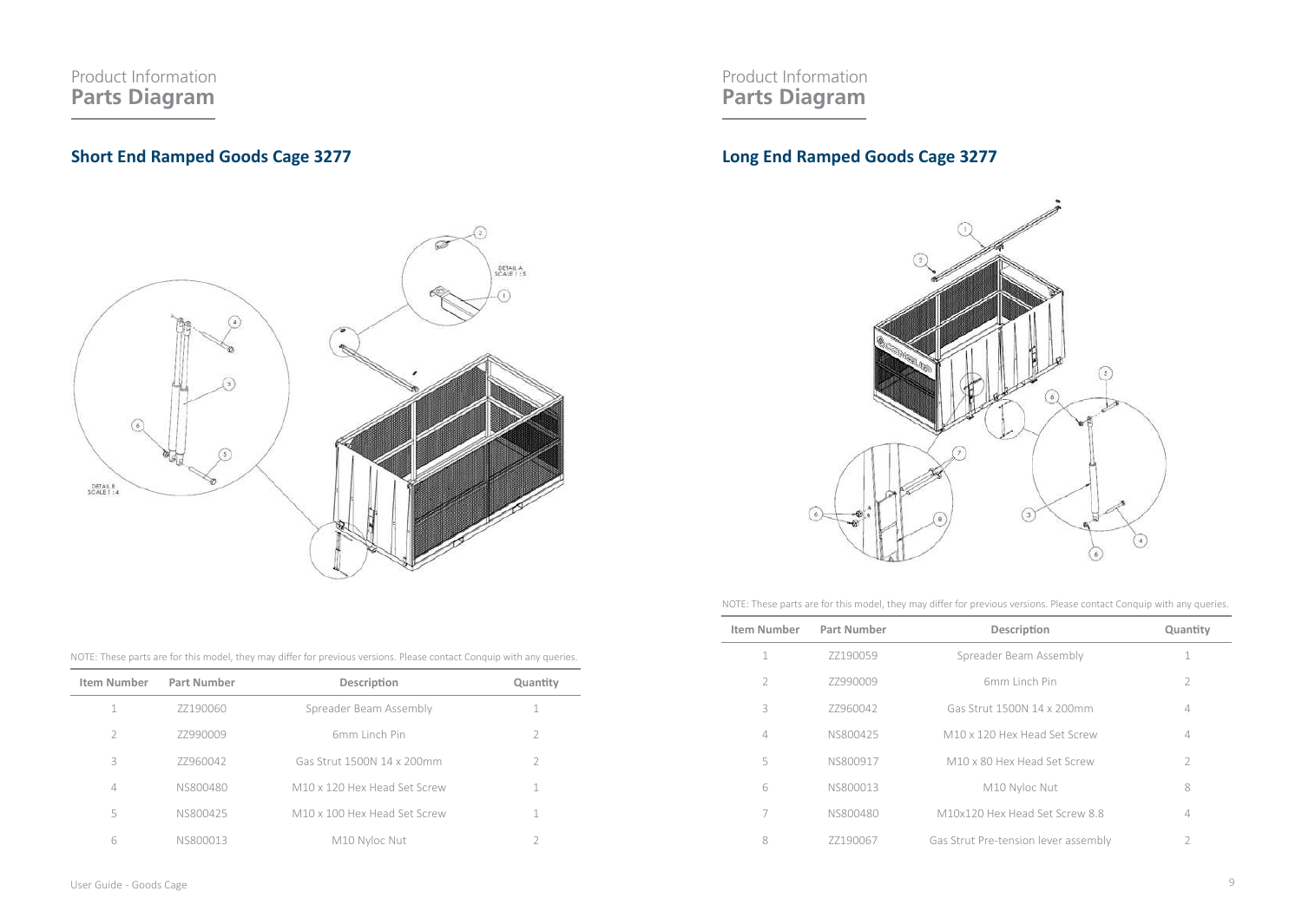### Original Working Instructions **Usage Instructions**

#### **Important Usage Notes**

- Do not unevenly load the Goods Cage.
- The Goods Cage must only be lifted by the designated four lifting points or the integral fork pockets.
- Make sure the new location is safe for personnel access before moving the load.

#### **Using with a Crane**

- 1. Load the cage using the access door or fold down ramp for access.
- 2. Secure the load if there is room for movement within the cage.
- 3. Once the supervisor is happy that the load is secure, balanced, and does not exceed maximum loading weights, attach a suitable rated chain sling to the four lifting points at each of the corners of the cage.
- 4. Check that personnel are clear from the immediate area and the future location to allow for swing of the cage when lifting off the ground.
- 5. Crane or fork lift to location and lower onto a firm, stable, flat surface.
- 6. Unload the materials, using the door or ramp.

### Original Working Instructions **Safety Instructions**

#### **Basic Safety**

A site-specific Risk Assessment, and lift plan where applicable, must be completed by the responsible person before using this equipment to control risks, produce a safe system of work and ensure safety for you, your colleagues and others. Your risk assessment will determine the correct Personal Protective Equipment (PPE) for the task you are doing. You must use it. Conquip recommends that you should wear:

- Suitable clothing
- Gloves
- Hard hat
- Protective footwear (steel toecaps)
- Safety glasses



#### **Important Safety Notes**

- Read these instructions before using this equipment. If there is anything you do not understand or if you have any concerns do not use this equipment. Contact your supervisor or Conquip Engineering Group for advice.
- You must check that you have considered all the safety requirements for the task you are doing and that this equipment is suitable.
- You must protect bystanders and the general public by preventing access to the working area.
- Do not use this equipment if you are tired, unwell or under the influence of alcohol or drugs. If you are taking any medicine or undergoing treatment you should inform your supervisor.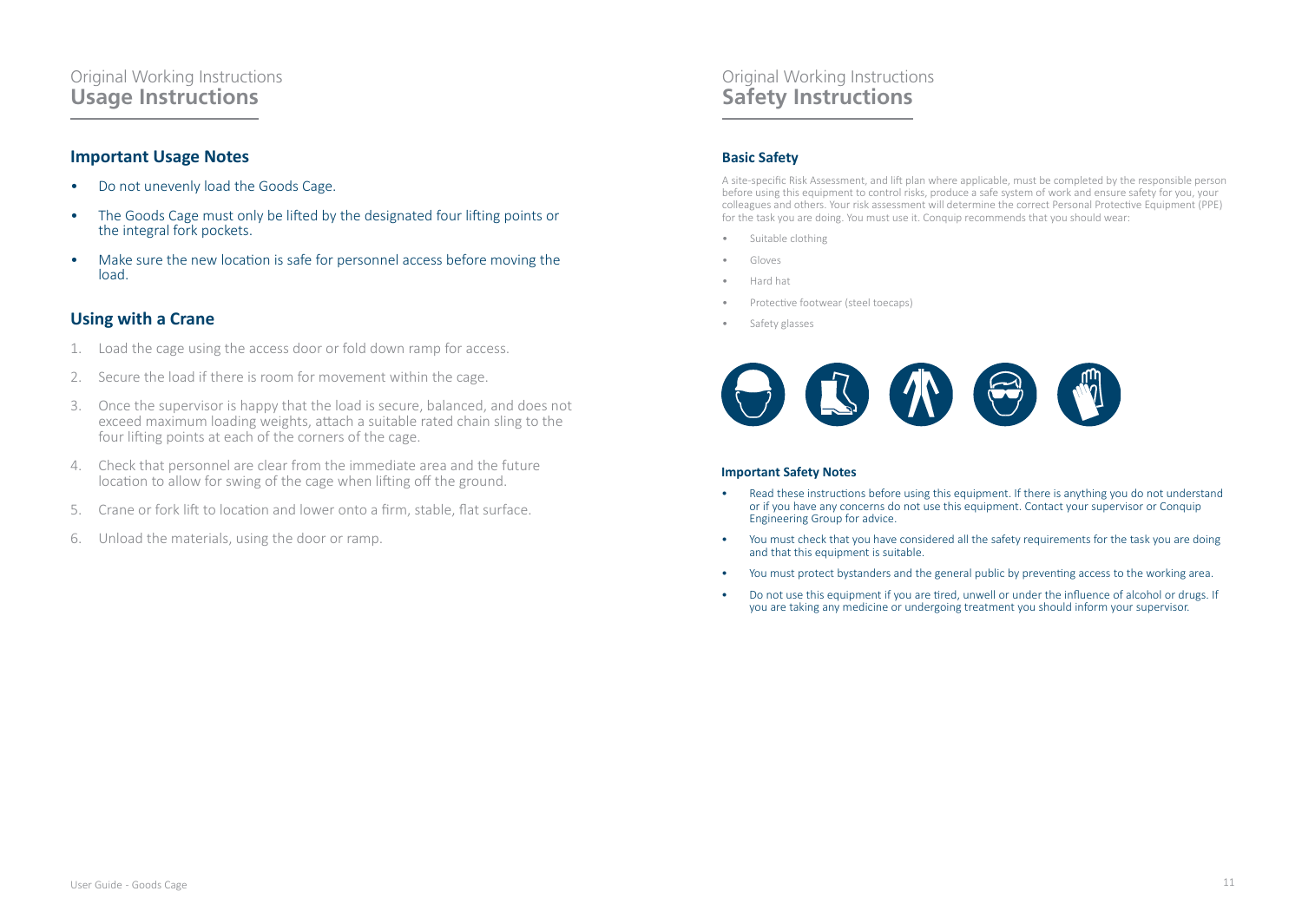- Never unevenly load this equipment.
- The weight of the equipment, together with its attachments, must be added to the weight of the load when calculating the total load that will be imposed on the lifting apparatus / operating machine.
- This equipment must be used in conjunction with the load ratings of the lifting apparatus / operating machine. (Refer to the manufacturers' load ratings and original working instructions).
- Make sure you know how to use this equipment and understand all aspects of its operation in case of emergency.
- This equipment weighs more than 25kg. Do not lift or manhandle without machine assistance.
- Do not operate this equipment near overhead power lines.
- Take care in confined spaces, near ceilings or similar hazards. This equipment was designed for vertical lifting. Do not drag, or swing.
- Before operating this equipment, check that you have enough space for you to work safely and make sure that the working area is clear of hazards, obstructions and personnel.
- Before lowering equipment make sure that the landing zone is clear and capable of accepting the size and weight of the load.
- Crush Risk. Keep hands and feet clear of the equipment at all times to avoid injury.
- Do not exceed the maximum Working Load Limit (WLL) shown on the serial plate. Ensure that the WLL on the individual lift points is not exceeded.
- Before lifting, check that the load is secured, balanced and stable. Allow space for the equipment to move if the load shifts.
- Manoeuvre loaded or raised equipment carefully. Travel and turn slowly to avoid unit becoming unstable.

#### **Personnel**

- All personnel must wear relevant personal protective equipment.
- Do not wear loose clothing or jewellery and tie back long hair to avoid becoming tangled or trapped in this equipment. You must make everyone in the work area aware of what you are doing.
- All personnel involved in the lifting operation must be competent to do so and must have been briefed in conjunction with this User Guide available from Conquip Engineering Group, the manufacturer.

#### **Equipment Maintenance & Cleaning**

- It is mandatory that the equipment is thoroughly examined regularly, by a qualified engineer, to ensure compliance with relevant regulation/s. (Conquip recommend to carry out thorough examination every six months).
- This product may incorporate various loose and detachable items of lifting gear. Refer to the separate requirements for the safe use of those items.
- When not being used, store the unit in a clean, upright condition and in a safe place where it will be protected from thieves and unauthorised users.
- This equipment must be inspected by the responsible person before each use and then regularly, as determined by your risk assessment or working practice. If you have any concerns about condition or suitability do not use.

### **Disclaimer**

#### **Warranty**

The products supplied by Conquip Engineering Group are all guaranteed by a 12 month warranty.

Apart from where exceptions apply, Conquip Engineering Group promises to repair or replace any fault which the Company considers to be due to defective material or workmanship within 12 months of the date of sale, at no additional cost.

- Faults arising from unauthorised alterations (see modifications section below for full details).
- Damage caused by abuse, neglect, misuse or falling.
- Damage caused because of failure to follow transportation, storage, loading, cleaning or operating instructions.
- Replacement or repair of components due to fair wear and tear.
- Any consequential damage or wear arising from the use or fitting of additional or non-standard parts.

#### **Modifications**

If any third-party modifications or alterations, involving drilling, welding, cutting or distortion of materials in any form, are to be carried out on the product, Conquip Engineering Group must provide full written approval prior to the work being carried out.

Alterations, modifications, additions or repairs must be carried out by Conquip Engineering Group's recognised distributors, if they are not carrying out the work themselves.

Conquip Engineering Group operate a continuous improvement policy and therefore reserve the right to alter technical specifications and user guide details at any point without notice.

Conquip Engineering Group will not cover or reimburse any transportation and/or shipment costs to and from their premises or their recognised agents, or any material and/or labour costs for repair, replacement or assessment against a warranty claim.

Conquip Engineering Group and/or their directors, employees, insurers or recognised agents will not be held liable for consequential damages, losses or expenses relating to the inability to use the product correctly for its purpose.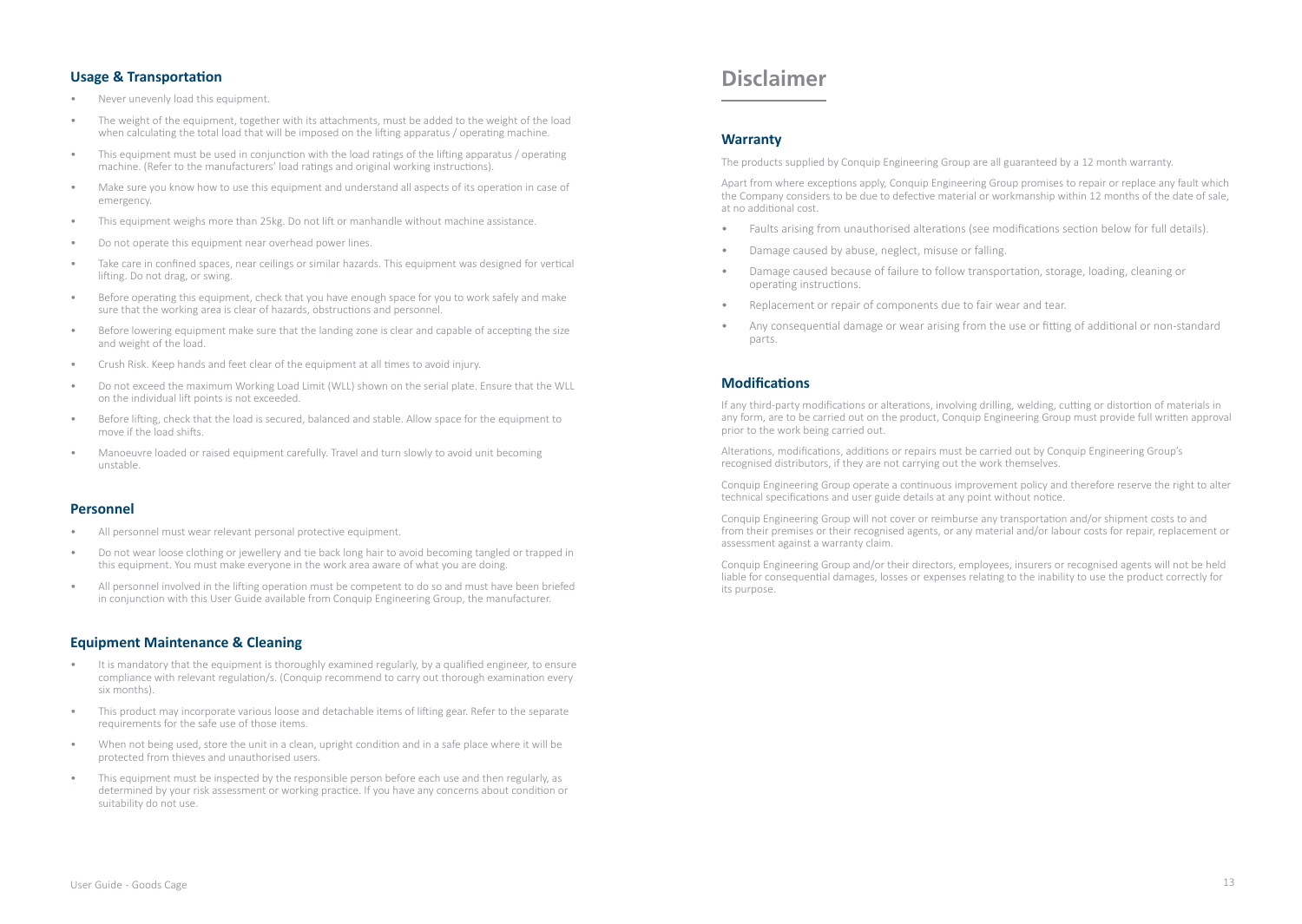# **EC Declaration of Conformity**

#### **In accordance with EN ISO 17050-1:2004**

Declaration: As defined by the Machinery Directive 2006/42/EC and subsequent amendments

We, CONQUIP ENGINEERING GROUP, herewith declare that the following indicated equipment meets the fundamental health and safety requirements concerning the EU guide line(s), due to their design and manufacture.

This declaration will be rendered null and void if the machine is changed without our approval.



#### **Garry Critchley, Managing Director**

| <b>Product</b><br>Code(s):                            | CA118AL-01638 / CA118AL-03277 / CA124AL-01658 /<br>CA124AK-03277 / CA124AL-03277                                                                                                                               |
|-------------------------------------------------------|----------------------------------------------------------------------------------------------------------------------------------------------------------------------------------------------------------------|
| <b>EC Directive/</b><br><b>Regulation:</b>            | 2006/42/EC,<br>Lifting Operations and Lifting Equipment Regulations 1998<br>Provision and Use of Work Equipment Regulations 1998                                                                               |
| <b>Harmonised</b><br>Standards:                       | BS FN ISO 12100:2010<br><b>BS FN 13155</b>                                                                                                                                                                     |
| <b>General</b><br>Description/<br><b>Designation:</b> | Goods Cage 1638- CA118AL-01638<br>Goods Cage 3277- CA118AL-03277<br>Ramped Goods Cage 1658- CA124AL-01658<br>Short End Ramped Goods Cage 3277- CA124AK-03277<br>Long End Ramped Goods Cage 3277- CA124AL-03277 |
| WII:                                                  | CA118AL-01638 / CA118AL-03277 / CA124AL-01658 /<br>CA124AK-03277 / CA124AL-03277 = 3000kg                                                                                                                      |